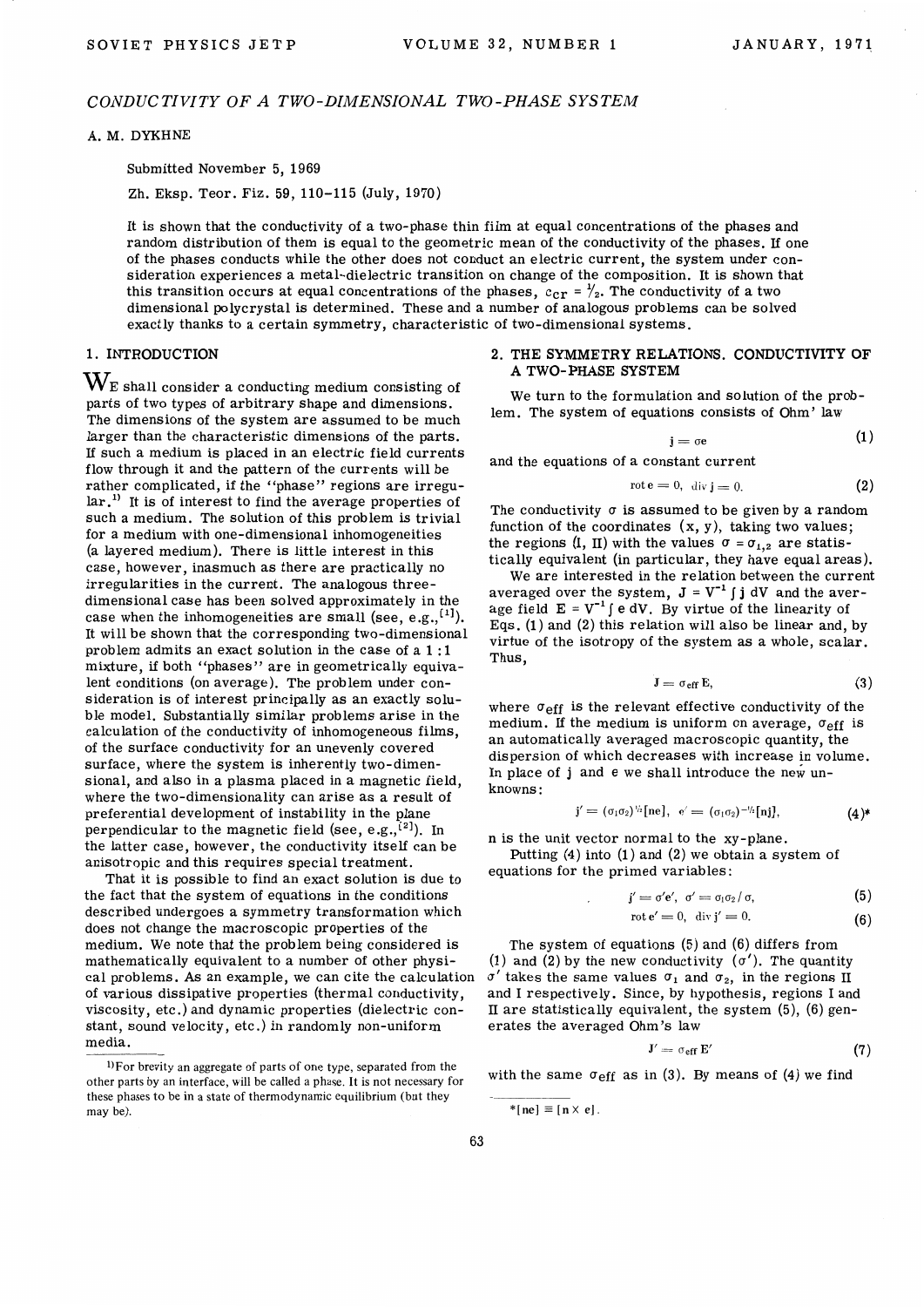$$
J'=(\sigma_1\sigma_2)^{\eta_2}[\text{nE}], E'=(\sigma_1\sigma_2)^{-\eta_2}[\text{nJ}]. \hspace{1.5cm} (8)
$$

Putting (8) into (7) and comparing with (3), we obtain

$$
\sigma_{\rm eff} = (\sigma_1 \sigma_2)^{\frac{1}{2}}.
$$
 (9)

Thus the logarithm of the conductivity is found to be additive on mixing.

It is not difficult to show that expression (9) for the effective conductivity is also true for periodic structures, e.g., for a chessboard with all the white (and all the black) squares having equal conductivities.

### 3. CURRENT AND FIELD DISTRIBUTION CHARAC-**TERISTICS**

In the model under consideration it is also possible to calculate other macroscopic characteristics of the distribution of currents and fields over the "phases" and also within an individual phase. We shall calculate the average  $A = ((\sigma - \sigma_1)e)$ . Expanding the brackets and averaging term by term, we obtain  $A = J - \sigma_1 e$ . On the other hand, the expression being averaged is nonzero only in the second phase. Taking this into account, we find  $A = \frac{1}{2}(\sigma_2 - \sigma_1)E_2$ , where

$$
E_2=V_2^{-1}\int\limits_{(V_2)}e\,dV
$$

is the average field in the second phase. Equating the two expressions for A and using (9), we find

$$
\mathbf{E}_2 = \frac{2\,\sqrt{\sigma_1}}{\sqrt{\sigma_1} + \sqrt{\sigma_2}}\,\mathbf{E}
$$

and, analogously,

$$
\mathbf{E}_1 = \frac{2\,\sqrt{\sigma_2}}{\sqrt{\sigma_1} + \sqrt{\sigma_2}}\,\mathbf{E}.
$$

The corresponding expressions for the currents are also easily found.

$$
\mathbf{J}_{1, 2} = \frac{2 \sqrt{\sigma_{1, 2}}}{\sqrt{\sigma_{1}} + \sqrt{\sigma_{2}}} \mathbf{J}.
$$

To find the distribution over the phases of the energy being dissipated, we calculate the quantity

$$
\alpha = \langle j^2 \rangle / \langle e^2 \rangle = \langle j'^2 \rangle / \langle e'^2 \rangle. \tag{10}
$$

Using (4), we find  $\alpha = \frac{\sigma_1^2 \sigma_2^2}{e^2} / \langle j^2 \rangle = \frac{\sigma_1^2 \sigma_2^2}{\alpha}$ , whence  $\alpha$  =  $\sigma_1 \sigma_2$ . The relation (10) can be rewritten in the form

$$
\sigma_1\sigma_2(\langle e^2\rangle_1+\langle e^2\rangle_2)=\langle j^2\rangle_1+\langle j^2\rangle_2=\sigma_1{}^2\langle e^2\rangle_1+\sigma_2{}^2\langle e^2\rangle_2.
$$

Hence

$$
\sigma_1 \langle e^2 \rangle_1 = \sigma_2 \langle e^2 \rangle_2 = (\sigma_1 \sigma_2)^{\nu_1} E^2. \tag{11}
$$

The latter equality was obtained by using the relation

 $\langle$ (je) $\rangle$  = (JE)

which is true if surface effects are neglected. Thus, the energy is dissipated equally in the phases, regardless of the conductivities.

It turns out that this equality applies not only to the average dissipation but also to the distribution function of the dissipated energies. Actually, we shall calculate the quantity

$$
\alpha_n = \langle j^{2n} \rangle / \langle e^{2n} \rangle = \langle j'^{2n} \rangle / \langle e'^{2n} \rangle.
$$

By means of (4) we shall show that 
$$
\alpha_n = (\sigma_1 \sigma_2)^n
$$
. Thus

$$
(\sigma_1 \sigma_2)^n (\langle e^{2n} \rangle_1 + \langle e^{2n} \rangle_2) = \langle j^{2n} \rangle_1 + \langle j^{2n} \rangle_2
$$
  
=  $\sigma_1^{2n} \langle e^{2n} \rangle_1 + \sigma_2^{2n} \langle e^{2n} \rangle_2$ ,

whence

$$
\sigma_1^{n} \langle e^{2n} \rangle_1 = \sigma_2^{n} \langle e^{2n} \rangle_2 \text{ or } \langle (je)^n \rangle_1 = \langle (je)^n \rangle_2. \tag{12}
$$

Using (12), it is easy to prove the equality

$$
\langle \delta((j\mathbf{e})-q)\rangle_1 = \langle \delta((j\mathbf{e})-q)\rangle_2.
$$

Thus, the Joule heat distributions are the same in both phases.

Finally, using (11) we can calculate the mean square fluctuations characterizing the nonuniformity of the

currents and fields in the system. We have  
\n
$$
\langle e^2 \rangle = \frac{1}{2} (\langle e^2 \rangle_1 + \langle e^2 \rangle_2) = \frac{1}{2} \left( \sqrt{\frac{\sigma_1}{\sigma_2}} + \sqrt{\frac{\sigma_2}{\sigma_1}} \right) E^2,
$$
\n
$$
\langle i^2 \rangle = \frac{1}{2} \left( \sqrt{\frac{\sigma_1}{\sigma_2}} + \sqrt{\frac{\sigma_2}{\sigma_1}} \right) I^2,
$$
\n
$$
\Delta = \frac{\langle i^2 \rangle - I^2}{I^2} = \frac{\langle e^2 \rangle - E^2}{E^2} = \frac{1}{2} \left[ \left( \frac{\sigma_1}{\sigma_2} \right)^{1/2} - \left( \frac{\sigma_2}{\sigma_1} \right)^{1/2} \right]^2
$$

# 4. SMOOTH DEPENDENCE OF THE CONDUCTIVITY ON THE COORDINATES

The symmetry we have mentioned also enables us to obtain a solution under less rigid assumptions about the form of the function  $\sigma(x, y)$ . For convenience we shall introduce the quantity  $\chi(x, y) = \ln \sigma - \langle \ln \sigma \rangle$  and consider an ensemble of systems such that the multipoint conductivity distribution function is an even function of the variables  $\chi$ . As an example of such a distribution, other than that considered above, we could take a Gaussian distribution for the quantities  $\chi$ . The substitution

$$
\mathbf{j}' = \exp\{\langle \ln \sigma \rangle\} [\text{ne}], \, e' = \exp\left\{-\langle \ln \sigma \rangle\} [\text{nj}]
$$

transforms Ohm's law

into

$$
\mathbf{j} = \exp (\langle \ln \sigma \rangle + \chi) \mathbf{e}
$$
  

$$
\mathbf{j'} = \exp (\langle \ln \sigma \rangle - \chi) \mathbf{e}
$$

and does not change Eqs. (2).

Replacing  $\chi$  by  $-\chi$  and using the fact that the distribution functions are even in  $x$ , we again find that the primed system is macroscopically equivalent to the initial one. Hence, repeating the arguments of Sec. 2, we find

$$
\sigma_{\rm eff} = \exp \langle \ln \sigma \rangle = (\langle \sigma \rangle / \langle 1/\sigma \rangle)^{\gamma_{2}}.
$$
 (13)

For a Gaussian distribution (13) will take the form

$$
\sigma_{eff}=\langle\sigma\rangle\exp{(-\Delta^2/2)},
$$

where  $\Delta = \langle \chi^2 \rangle^{1/2}$  is the root mean square fluctuation of the logarithm of the conductivity.

#### 5. IMPEDANCE OF AN ELECTRICAL CIRCUIT

A problem analogous to that considered in Sec. 2 can be formulated for a plane electrical circuit. Suppose we have a circuit in the form of a square lattice, the "links" of which have resistances taking the values  $r_1$  and  $r_2$  with equal probability. It is convenient to